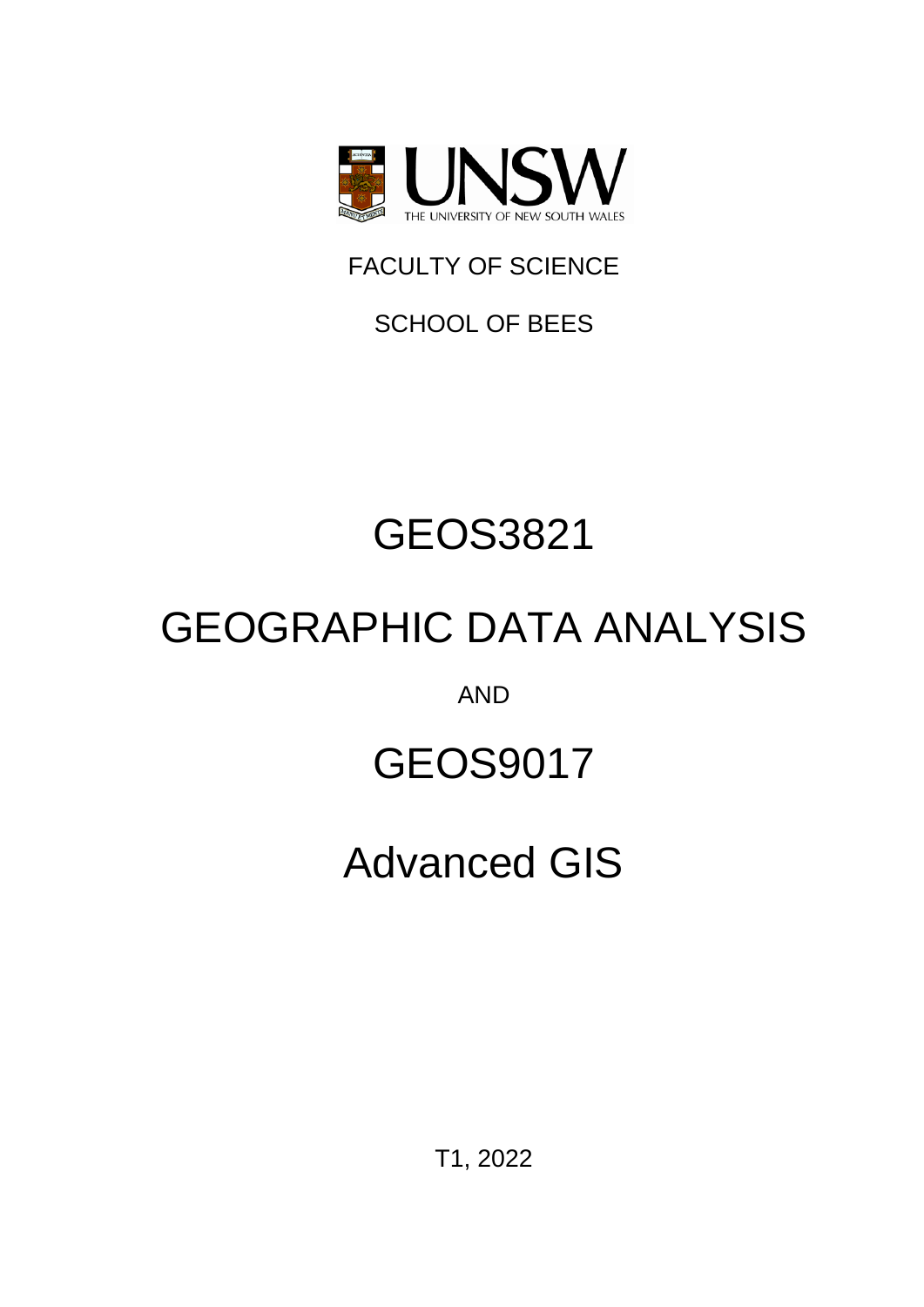## **Contents:**

| 10. |  |
|-----|--|
|     |  |
| 12. |  |
|     |  |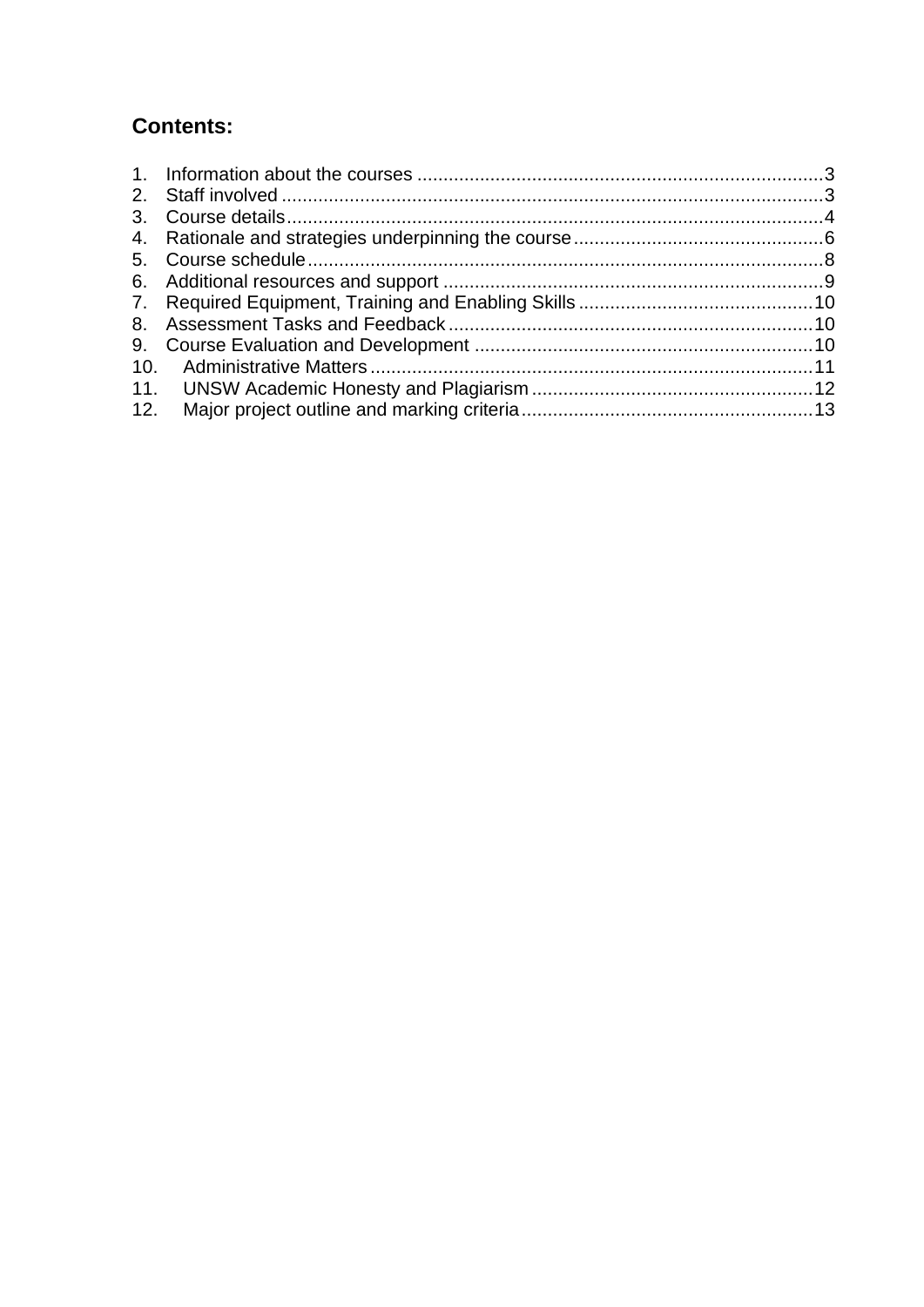## <span id="page-2-0"></span>**1. Information about the courses**

NB: Some of this information is available on the **UNSW Virtual Handbook**<sup>1</sup>

| <b>Year of Delivery</b>   | 2022                                            |
|---------------------------|-------------------------------------------------|
| <b>Course Codes</b>       | GEOS3821<br>GEOS9017                            |
| <b>Course Name</b>        | Geographic Data Analysis<br><b>Advanced GIS</b> |
| <b>Academic Unit</b>      | School of BEES                                  |
| <b>Level of Course</b>    | 3rd year & postgraduate                         |
| <b>Units of Credit</b>    | 6UOC                                            |
| <b>Session(s) Offered</b> | T1                                              |
| <b>Assumed Knowledge</b>  | A knowledge of GIS principles and ArcGIS        |
| <b>Hours per Week</b>     | 4                                               |
| <b>Number of Weeks</b>    | 10                                              |
| <b>Dates</b>              | <b>Weeks 1-10</b>                               |

**Summary of Course Structure (not all sessions are used - see Course Schedule for details)**

| <b>Component</b><br>Lectures<br>(Note: not prerecorded) | <b>Total Hours</b><br>13 | Day and time<br>Tues 09:00,<br>Thurs 12:00 | Location<br>Online via MS Teams |
|---------------------------------------------------------|--------------------------|--------------------------------------------|---------------------------------|
| Labs                                                    | 26                       | Tues 11:00-13:00,<br>Wed 14:00-16:00       | Bioscience G29                  |

## <span id="page-2-1"></span>**2. Staff involved**

| <b>Staff</b> | <b>Name</b> | <b>Contact Details</b>                                            | <b>Consultation</b><br><b>Times</b> |
|--------------|-------------|-------------------------------------------------------------------|-------------------------------------|
| and lecturer |             | <b>Course Convener</b> Prof Shawn Laffan Shawn.Laffan@unsw.edu.au | appointment<br>Bv.<br>outside       |
|              |             | +61 2 9065 5607                                                   | scheduled<br>contact times          |

<sup>&</sup>lt;sup>1</sup> UNSW Virtual Handbook[: http://www.handbook.unsw.edu.au/current/index.html](http://www.handbook.unsw.edu.au/current/index.html)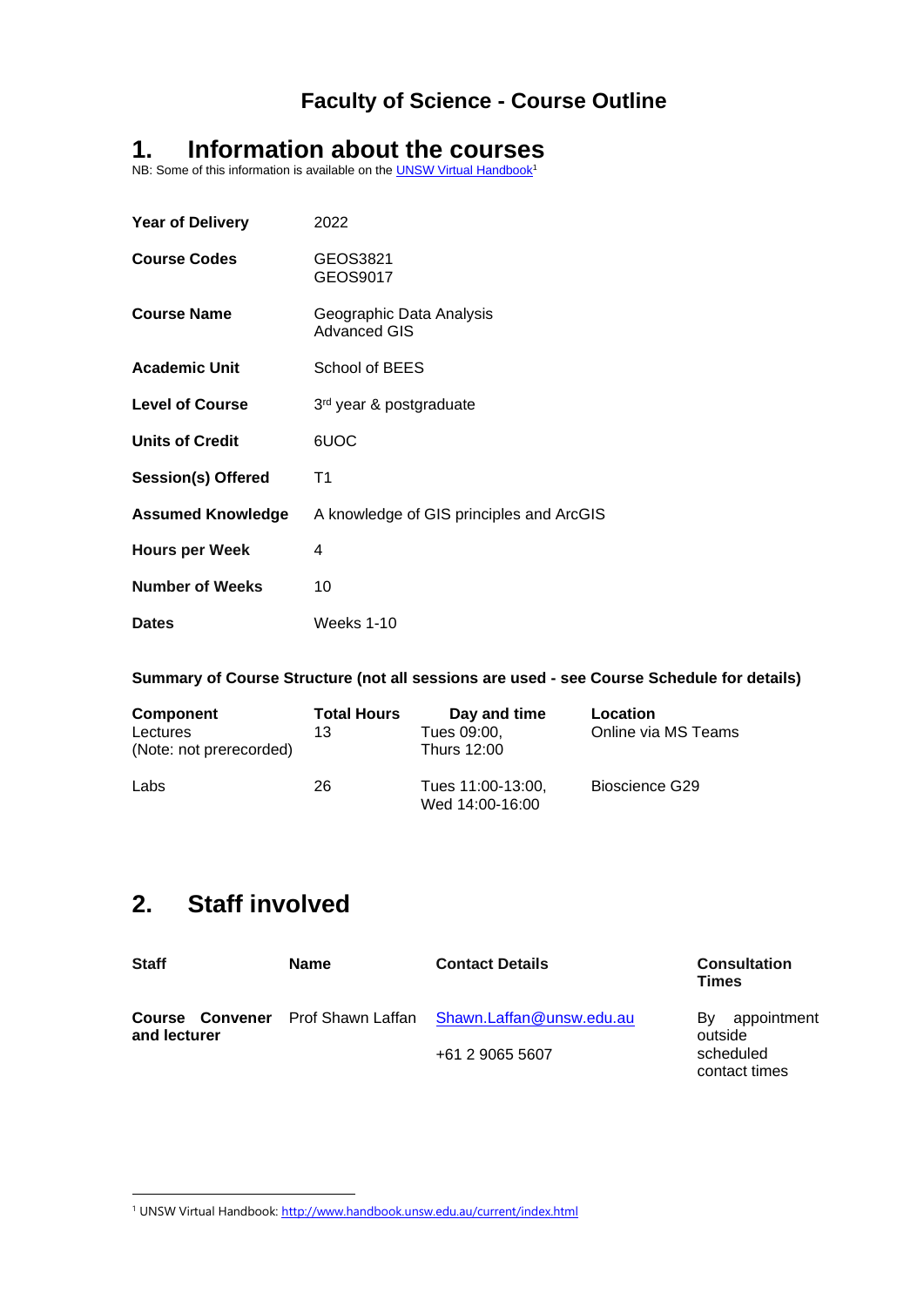## <span id="page-3-0"></span>**3. Course details**

| <b>Course Description</b> <sup>2</sup> |  |
|----------------------------------------|--|
| (Handbook Entry)                       |  |

#### **GEOS3821:**

The field of Geographic Information Systems has expanded considerably over the past decade and the world has become very much richer in digital geographic information. Vast amounts of geographic data are routinely collected, with approximately 80% of all data collected having geographic attributes. This course explores a toolbox of conceptual approaches and methods to model and analyse a range of highly complex, often non-deterministic, geographic problems. It explores a true enabling technology for the natural sciences in addition to a rich source of computational and representational challenges for the computer sciences. This course emphasises a range of GIS and spatial data analysis approaches via a disparate selection of real-world applications.

#### **GEOS9017:**

Geographic information systems have improved considerably over the past decade in response to a world that has become very much richer in digital geographic information. The requirement to build complex applications and simulations has become more urgent with the need to plan for a changing climate, to feed an increasing population and to provide pinpoint marketing analysis for business. This course explores a toolbox of conceptual approaches and methods to model and analyse a range of highly complex, often non-deterministic problems. It provides a true enabling technology for the natural sciences and a rich source of computational and representational challenges for the computer sciences. Topics covered include spatial dynamic spatio-temporal modelling; geostatistics; error analysis and data accuracy; network analysis; and machine learning and artificial intelligence methods in GIS.

- **Course Aims** The main objective of this course is to provide you with experience in the analysis of spatial data. Through this approach, you will be better equipped to deal with the enormous variety of different applications you will encounter in the workforce.
- **Student Learning Outcomes** By the end of this course you will be expected to understand how and when you should use spatial analysis approaches to address geographic problems. You will also be expected to understand the advantages and limitations of such approaches, as all such analyses are simplifications of reality.

<sup>&</sup>lt;sup>2</sup> UNSW Handbook[: http://www.handbook.unsw.edu.au/current/index.html](http://www.handbook.unsw.edu.au/current/index.html)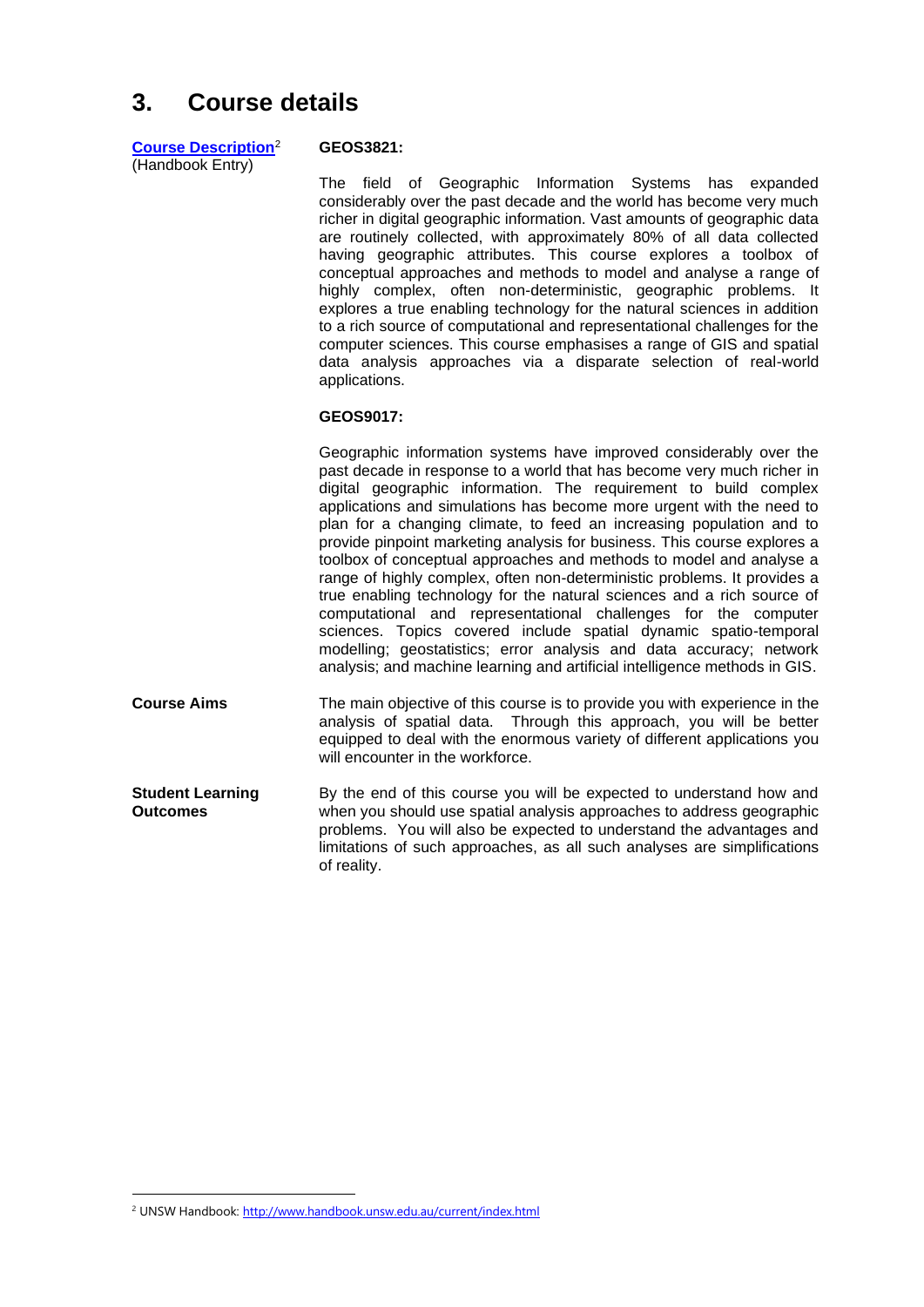#### **Graduate Attributes Developed in this Course**

| <b>Science Graduate</b><br><b>Attributes</b> |                                                                    | <b>FOCUS</b><br>$0 = NO$ FOCUS<br>$1 = MINIMAL$<br>$2 = MINOR$<br>$3 = MAJOR$ | <b>Activities / Assessment</b>                |
|----------------------------------------------|--------------------------------------------------------------------|-------------------------------------------------------------------------------|-----------------------------------------------|
|                                              | 1. Research, inquiry<br>and analytical<br>thinking abilities       | 3                                                                             | All will be achieved through the main project |
|                                              | 2. Capability and<br>motivation for<br>intellectual<br>development | 3                                                                             |                                               |
|                                              | 3. Ethical, social and<br>professional<br>understanding            | 1                                                                             |                                               |
|                                              | 4. Communication                                                   | 2                                                                             |                                               |
| 5.                                           | Teamwork,<br>collaborative and<br>management<br><b>skills</b>      | 3                                                                             |                                               |
| 6.                                           | <b>Information</b><br>literacy                                     | 3                                                                             |                                               |
|                                              | <b>Major Topics</b><br>(Syllabus Outline)                          | See the lecture sequence                                                      |                                               |

**Relationship to Other Courses within the Program**

This course explores the application of advanced conceptual approaches and techniques to model and analyse a range of highly complex, often non-deterministic spatial problems. Such approaches are essential for the modern study of many different components of the environmental and geosciences. It provides examples of what can be done using such spatial data, as well as a grounding in how to effectively use such data.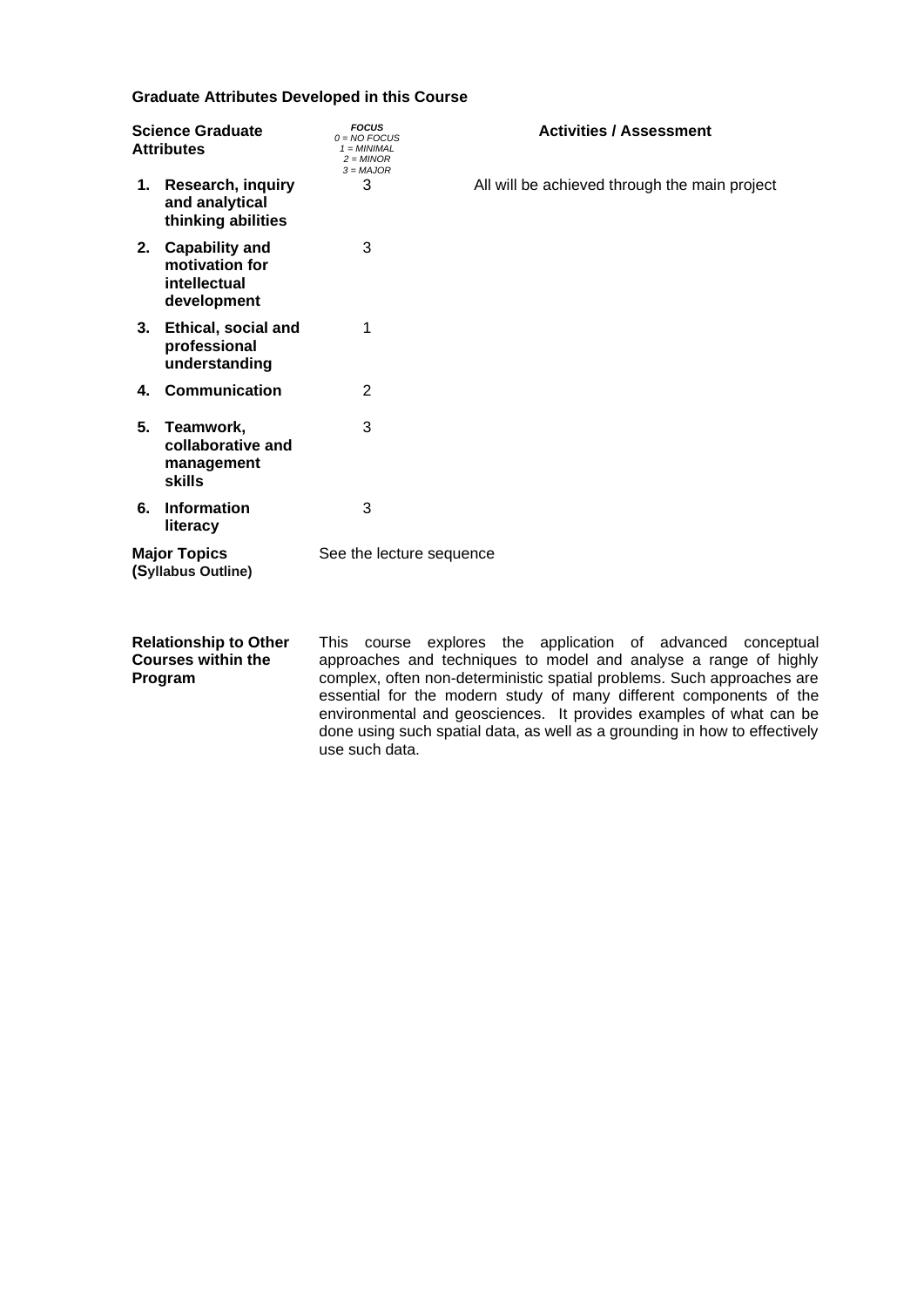### <span id="page-5-0"></span>**4. Rationale and strategies underpinning the course**

**Rationale for learning and teaching in this course – How this course is taught**

Spatial analysis is technical in nature, in that one needs to use software to achieve one's aims. However, this course is not about teaching software. It is about the principles of GI Science and spatial analysis (software changes rapidly while principles do not).

There are three elements that you should use for learning in the course. The textbooks provide an overview of the subject, and are a key reference source. In the case of the software, there are detailed online manuals that should be referred to. These include both command references and tutorials. Finally, there are your colleagues in the course. You are all working on similar problems, and you should be learning together. The Moodle discussion forum is provided to assist in this.

As described above, you are expected to do much of the learning both by yourself and with your colleagues. Given the level of this course is third year and postgraduate you should have a broad understanding of geographic processes to which you can relate the course material, even if you have not formally studied them. Much of the learning is done as part of your assessment tasks, and I encourage you to delve further into the topics we cover, particularly as they relate to other fields of endeavour and applications you are interested in.

**Teaching Strategies** The primary teaching strategy used in this course will be interactive "chalk and talk", supported by other media. I expect students to interact in the class. This is a less structured approach than used in standard lectures and provides a better learning environment. Lecture and laboratory notes will be provided on Moodle as support material, as will a discussion forum. More importantly, student learning is structured such that it is done through the practical application of the analysis techniques and applications covered in the course.

**How the assessment supports and assists the learning**  The assessment tasks are a learning exercise. One of the best ways to learn geospatial analysis is to actually do it, and this includes the process of making mistakes and repeating your work without these mistakes. This can be frustrating, but is a normal part of the learning process – you should expect to make many errors as part of your learning process. Indeed, you should be concerned if you are not making mistakes.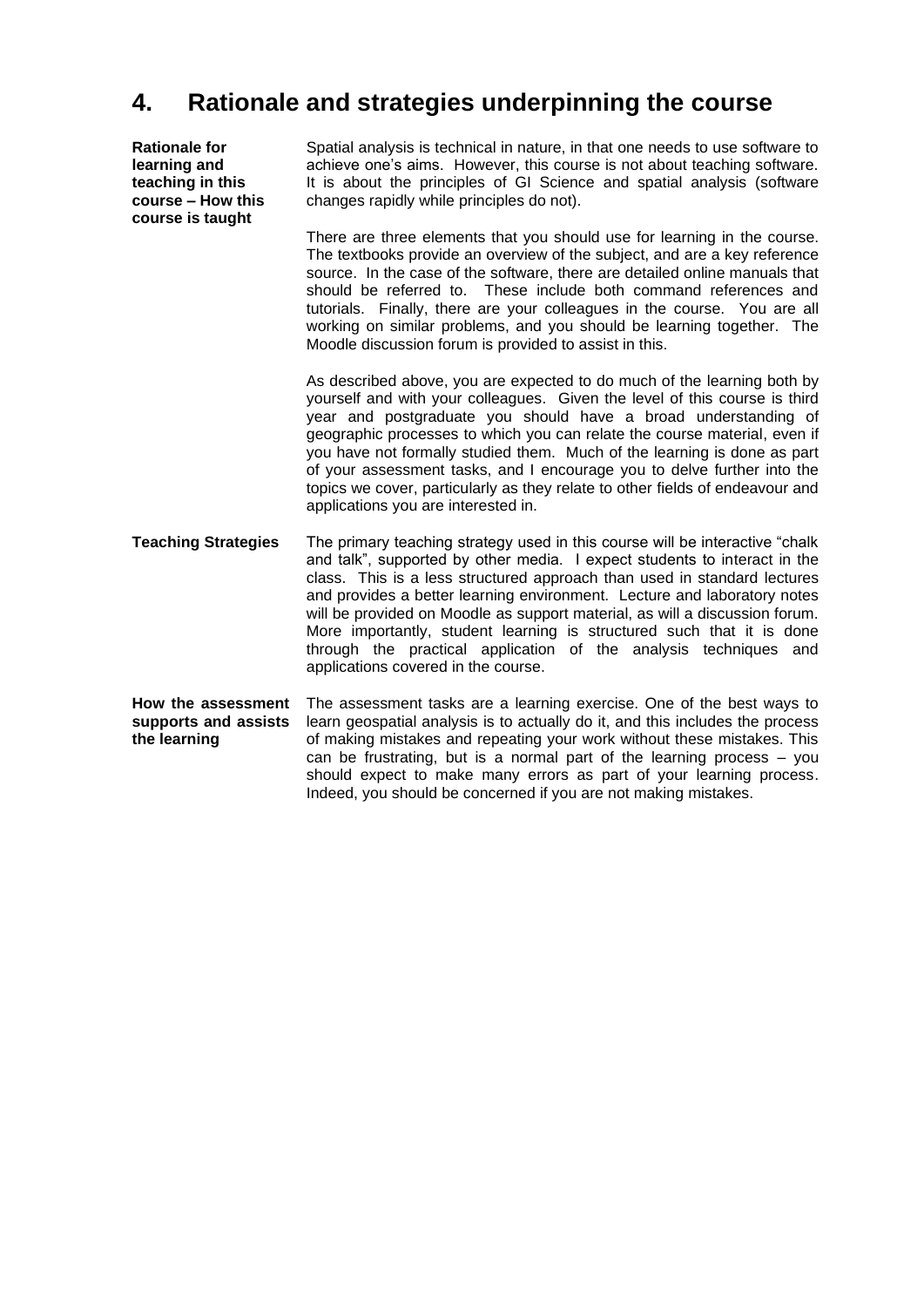**Access to the lecturer**

I am available immediately after lectures, and the labs are devoted to the major project. If you encounter a problem outside of the scheduled contact periods, then what you should do depends on the nature of the problem.

**If your problem is conceptual** then please contact me by email or telephone to arrange a time to discuss it. I often have other meetings or am away from the university, so this will save you long periods of waiting around or trying to find me. Please provide a short summary of the area or topic you need help with to allow me to prepare for the meeting. Writing it in an email can also help you find the solution yourself.

Many of the challenges in this course are technical in nature. In turn, many of these technical problems are common to the entire course. So, **if your problem is technical and related to the software**, then please follow these five steps.

- 1. **Stop and think**. You will often be able to solve the problem with a little of your own brain power. I have found that walking away from the computer and doing something else for half an hour is a very effective approach. (Let your subconscious mind do some work).
- 2. **Read the manual**. The manuals have detailed explanations of much of what we need to do. They should be your next port of call. It will take a bit of time initially while you get used to the mindset of the software developers, but once learnt they are very useful. The ArcGIS software also has an extensive online database of bug reports and solutions. <http://www.esri.com/>
- 3. **Ask someone else in the course** if they have encountered the same problem – they may know the answer (and it is good to talk to people…)
- 4. **Post a question to the course Moodle discussion board or email the lecturer**. Read the list of postings first in case someone has already answered the question. The discussion board will be regularly checked to post answers and check factual accuracy of other answers. Email queries relevant to the whole course will be anonymously copied to Moodle with a response.
- 5. **If your problem has still not been solved, then please contact the lecturer to make an appointment.** Don't stew on the problem forever.

The five steps are actually the approach you will need to use in the workforce, so it is a good learning exercise in itself.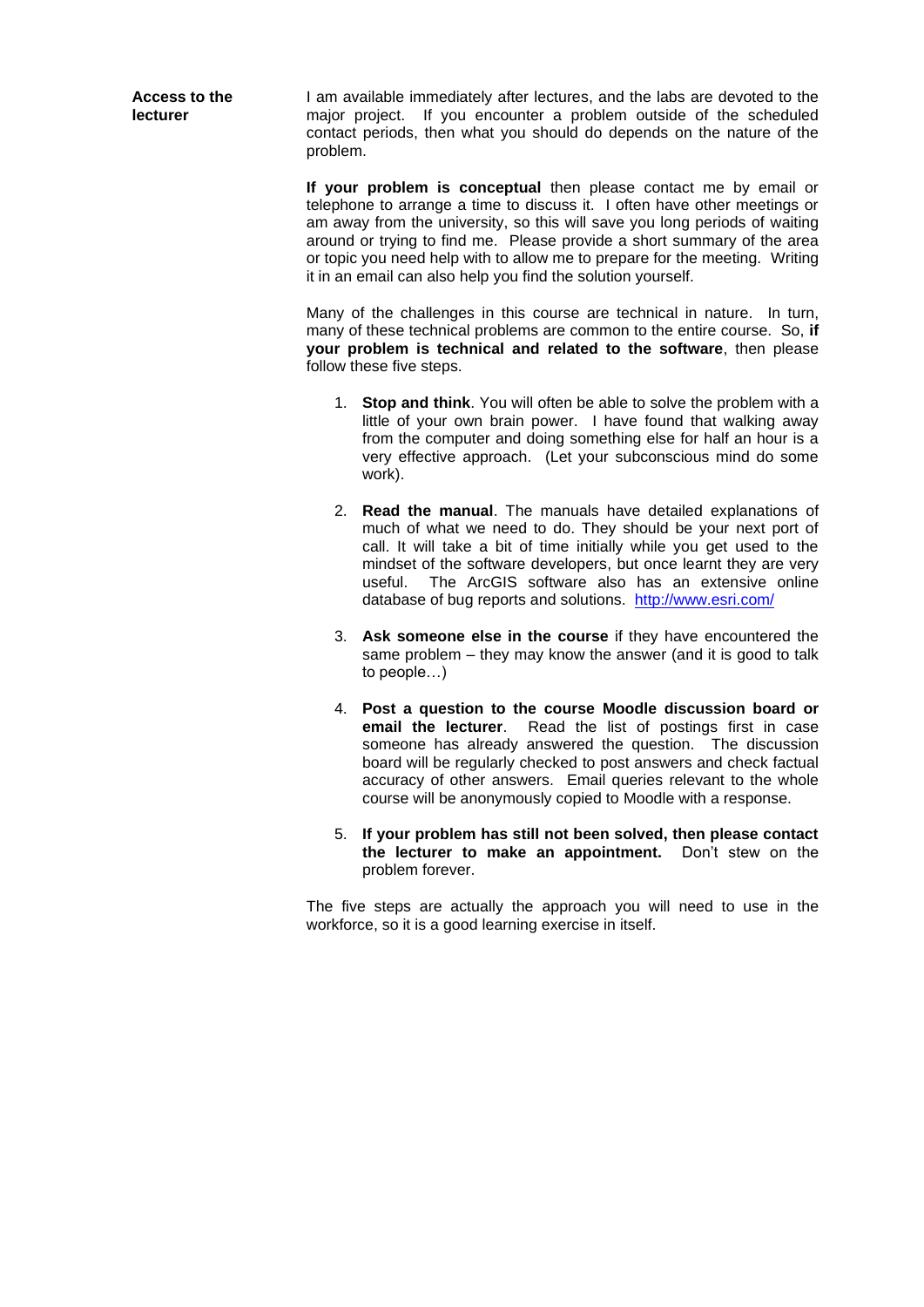## **5. Course schedule**

<span id="page-7-0"></span>

| <b>Week</b>    | <b>Lectures &amp; topics</b>                                                                                                                                                                                                             | Labs                                                                                                             | <b>Assignment and</b><br><b>Submission dates</b> |
|----------------|------------------------------------------------------------------------------------------------------------------------------------------------------------------------------------------------------------------------------------------|------------------------------------------------------------------------------------------------------------------|--------------------------------------------------|
|                | Course introduction and overview<br>Spatial analysis concepts: Local & global; autocorrelation,<br>dependence, structure; MAUP; geographic neighbourhoods                                                                                | Explore data sets and select which you<br>will use for the course. Try some initial<br>analyses.<br>Tuesday only |                                                  |
| $\overline{2}$ | Univariate spatial analysis of continuous field data<br>6. Local: Gi* hotspots, Moran's I autocorrelation<br>Global: Semivariograms, correlograms and related indices<br>7 <sup>1</sup>                                                  | Univariate analysis methods<br>Tues & Wed                                                                        |                                                  |
| 3              | Spatial analysis of discrete object/entity data; Point pattern analysis.<br>8. Kernel density analysis; Ripley's K<br>Multivariate spatial analysis of continuous field data<br>9. Covariograms, bivariate Moran's I and related indices | Continue univariate analyses, start on<br>multivariate as appropriate<br>Tues & Wed                              | Quiz 1 during<br>Wednesday lab.                  |
| 4              | 10. Geographically Weighted Regression (GWR)<br>Spatio-temporal<br>11. Space-time clustering                                                                                                                                             | Start space-time analyses as<br>appropriate<br>Tues & Wed                                                        |                                                  |
| 5              | 12. Applications<br>13. Revision                                                                                                                                                                                                         | Tues & Wed                                                                                                       | Quiz 2 during<br>Wednesday lab                   |
| 6              | No lectures                                                                                                                                                                                                                              | Tuesday only                                                                                                     | Project proposal due                             |
| $\overline{7}$ | No lectures                                                                                                                                                                                                                              | Tuesday only                                                                                                     |                                                  |
| 8              | No lectures                                                                                                                                                                                                                              | Tuesday only                                                                                                     |                                                  |
| 9              | No lectures                                                                                                                                                                                                                              | Tuesday only                                                                                                     | Major report due                                 |
| 10             | No lectures                                                                                                                                                                                                                              | No labs                                                                                                          |                                                  |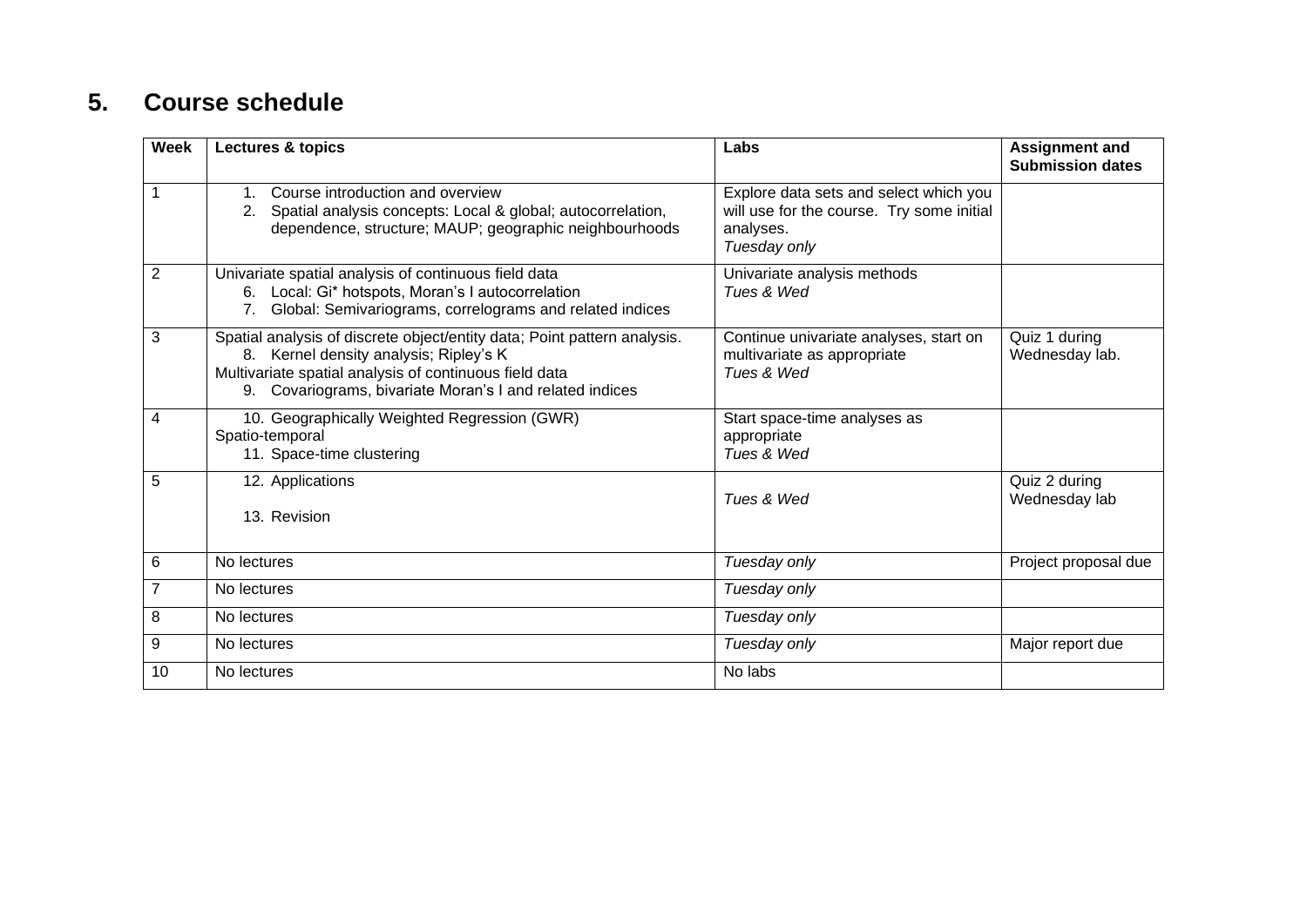## <span id="page-8-0"></span>**6. Additional resources and support**

**Text Books O'Sullivan, D and Unwin, D.J., 2010.** Geographic Information Analysis, second edition. Wiley, New York.

> [http://onlinelibrary.wiley.com.wwwproxy1.library.unsw.edu.au/book/10.1002/9780](http://onlinelibrary.wiley.com.wwwproxy1.library.unsw.edu.au/book/10.1002/9780470549094) [470549094](http://onlinelibrary.wiley.com.wwwproxy1.library.unsw.edu.au/book/10.1002/9780470549094)

**Fortin, M-J. & Dale, M.**, **2005**. Spatial Analysis: A guide for ecologists. Cambridge University Press, Cambridge.

[http://www.unsw.eblib.com.wwwproxy1.library.unsw.edu.au/patron/FullRecord.as](http://www.unsw.eblib.com.wwwproxy1.library.unsw.edu.au/patron/FullRecord.aspx?p=228304&echo=1) [px?p=228304&echo=1](http://www.unsw.eblib.com.wwwproxy1.library.unsw.edu.au/patron/FullRecord.aspx?p=228304&echo=1)

Additional material will be from:

**O'Sullivan, D and Perry, G, 2014**. Spatial Simulation: Exploring Pattern and Process. Wiley-Blackwell, Oxford, UK.

[http://primoa.library.unsw.edu.au/UNSWS:SearchFirst:UNSW\\_ALMA5117222278](http://primoa.library.unsw.edu.au/UNSWS:SearchFirst:UNSW_ALMA51172222780001731) [0001731](http://primoa.library.unsw.edu.au/UNSWS:SearchFirst:UNSW_ALMA51172222780001731)

**Course Manual** Lab instructions and lecture notes are available through Moodle.

**Required Readings** See the Leganto link under the course Moodle page.

| Additional      | Useful Journals: |
|-----------------|------------------|
| <b>Readings</b> |                  |

**Study Spaces**

| International Journal of Geographical Information Science<br>Transactions in GIS<br>Geographical Analysis<br>Environment and Planning, Series A<br><b>Computers and Geosciences</b> |
|-------------------------------------------------------------------------------------------------------------------------------------------------------------------------------------|
| Journal of Geographical Systems<br><b>Mathematical Geology</b>                                                                                                                      |
| <b>Ecological Modelling</b>                                                                                                                                                         |
| <b>Environmental Modelling and Software</b><br><b>Remote Sensing of Environment</b>                                                                                                 |
| Photogrammetric Engineering and Remote Sensing<br>International Journal of Remote Sensing<br><b>Environmental Modelling and Software</b>                                            |
|                                                                                                                                                                                     |

You should also become familiar with the use of citation tracking in the Scopus, Web of Science and Google Scholar databases. These are available via the library [http://www.library.unsw.edu.au/.](http://www.library.unsw.edu.au/) Citation tracking allows you to see who has been which citing articles, and who is cited in articles. It is a very good way of seeing if an idea or method has been critiqued or further developed by subsequent researchers.

**Recommended Internet Sites** Geocomputation conference series:<http://www.geocomputation.org/> MODSIM conference series:<http://www.mssanz.org.au/> **Computer Laboratories or**  Bioscience G29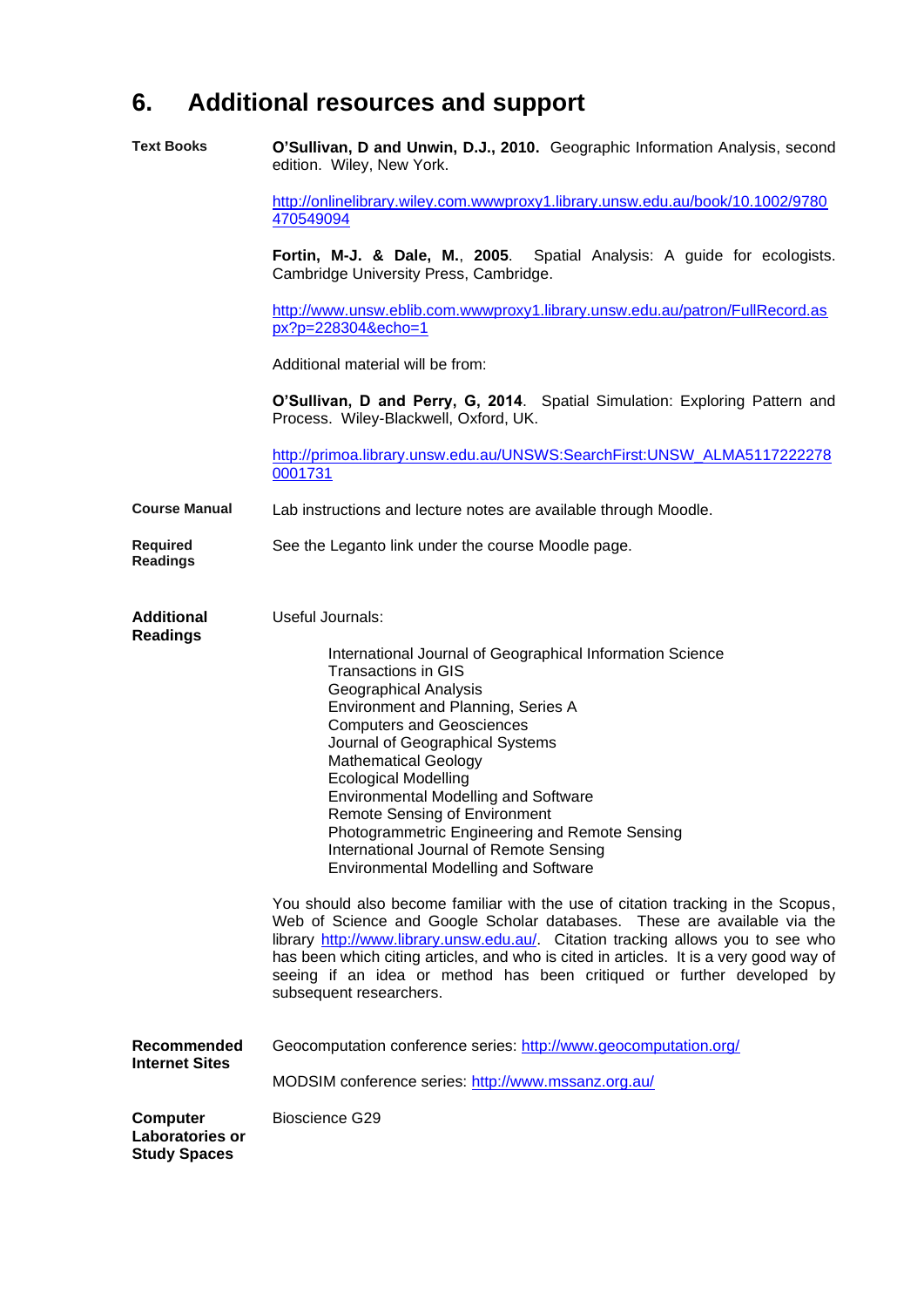## <span id="page-9-0"></span>**7. Required Equipment, Training and Enabling Skills**

Working knowledge of ArcGIS Desktop or ArcGIS Pro.

**Required equipment** Provided in the computer labs.

**Enabling skills training which may be required to complete this course**

## <span id="page-9-1"></span>**8. Assessment Tasks and Feedback**

| Task                | % of total<br>mark           | <b>Submission</b><br>date |                                                   | Feedback                            |
|---------------------|------------------------------|---------------------------|---------------------------------------------------|-------------------------------------|
| Quiz 1              | 10                           | Week 3                    | When<br>Feedback<br>immediately<br>following quiz | How<br>Marked<br>exams              |
| Quiz 2              | 10                           | Week 5                    | Feedback<br>immediately<br>following quiz         | Marked<br>exams                     |
| Project<br>proposal | GEOS3821: 20<br>GEOS9017: 25 | Week 6                    | One week<br>later                                 | Marks and<br>annotated<br>documents |
| Major<br>report     | GEOS3821: 60<br>GEOS9017: 55 | Week 9                    | One week<br>later                                 | Marks and<br>annotated<br>documents |

For GEOS3821 students: if your mark for the major report is higher than that for the project proposal, then the weightings will be 10% for the proposal and 70% for the report.

## <span id="page-9-2"></span>**9. Course Evaluation and Development**

| <b>Mechanisms of</b><br><b>Review</b> | Last<br><b>Review</b><br>Date | <b>Comments or Changes Resulting from Reviews</b>                                                                                                                  |
|---------------------------------------|-------------------------------|--------------------------------------------------------------------------------------------------------------------------------------------------------------------|
| <b>Student surveys</b>                | 2011                          | This course has been conducted in various forms since 2004. It<br>has been continuously adapted and modified on the basis of<br>student feedback during that time. |

Prior to 2021 it was run in five day intensive mode.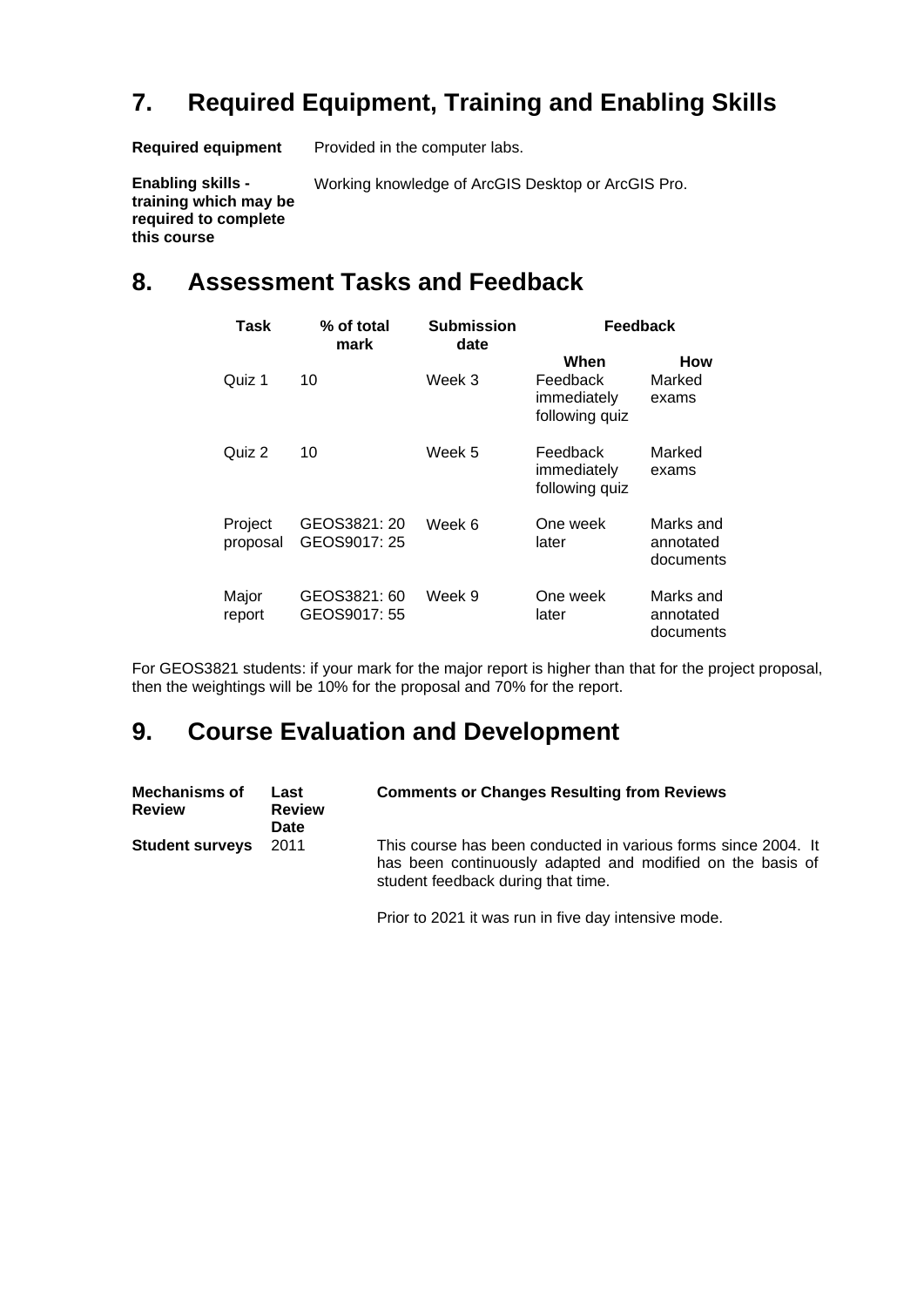## <span id="page-10-0"></span>**10. Administrative Matters**

| <b>Expectations of</b><br><b>Students</b>             | You are expected to attend all lectures and laboratories. All assessable<br>items are compulsory.                                                                                                                                                                                                                                                                   |                                                                                                                                   |                                                                                                                       |  |
|-------------------------------------------------------|---------------------------------------------------------------------------------------------------------------------------------------------------------------------------------------------------------------------------------------------------------------------------------------------------------------------------------------------------------------------|-----------------------------------------------------------------------------------------------------------------------------------|-----------------------------------------------------------------------------------------------------------------------|--|
| <b>Assignment</b><br><b>Submissions</b>               | Assignments are to be submitted using the Moodle assignment submission<br>Extensions will not be granted unless supported by<br>svstem.<br>documentation (e.g. doctor's certificate) or through UNSW Student Central<br>(see https://student.unsw.edu.au/special-consideration).                                                                                    |                                                                                                                                   |                                                                                                                       |  |
| <b>Occupational Health</b><br>and Safety <sup>3</sup> | Information on relevant Occupational Health and Safety policies and<br>expectations can be found at https://safety.unsw.edu.au/.                                                                                                                                                                                                                                    |                                                                                                                                   |                                                                                                                       |  |
| <b>Examination</b><br><b>Procedures</b>               | The quizzes will be online and held during the course.                                                                                                                                                                                                                                                                                                              |                                                                                                                                   |                                                                                                                       |  |
| <b>Equity and Diversity</b>                           | Those students who have a disability that requires some adjustment in<br>their teaching or learning environment are encouraged to discuss their<br>study needs with the course convener prior to, or at the commencement of,<br>their course, or with the Equity Officer (Disability) in the Equitable Learning<br>Services unit (https://student.unsw.edu.au/els). |                                                                                                                                   |                                                                                                                       |  |
|                                                       | Issues to be discussed may include access to materials, signers or note-<br>takers, the provision of services and additional exam and assessment<br>arrangements. Early notification is essential to enable any necessary<br>adjustments to be made.                                                                                                                |                                                                                                                                   |                                                                                                                       |  |
| Grievance Policy <sup>4</sup>                         | Grievance Officer /<br><b>Designated Officer</b><br>A/Prof Scott Mooney<br>School of BEES<br>s.mooney@unsw.edu.a<br>ū<br>Tel: 9385 8036                                                                                                                                                                                                                             | <b>School Student Ethics</b><br><b>Officer</b><br>Prof Stephen Bonser<br>School of BEES<br>s.bonser@unsw.edu.au<br>Tel: 9385 3863 | <b>University Contact</b><br><b>University Counselling</b><br>Services<br>https://student.unsw.edu.a<br>u/counselling |  |

<sup>3</sup> UNSW Occupational Health and Safety: https://safety.unsw.edu.au/ /

<sup>4</sup> UNSW Grievance Policy: https://student.unsw.edu.au/complaint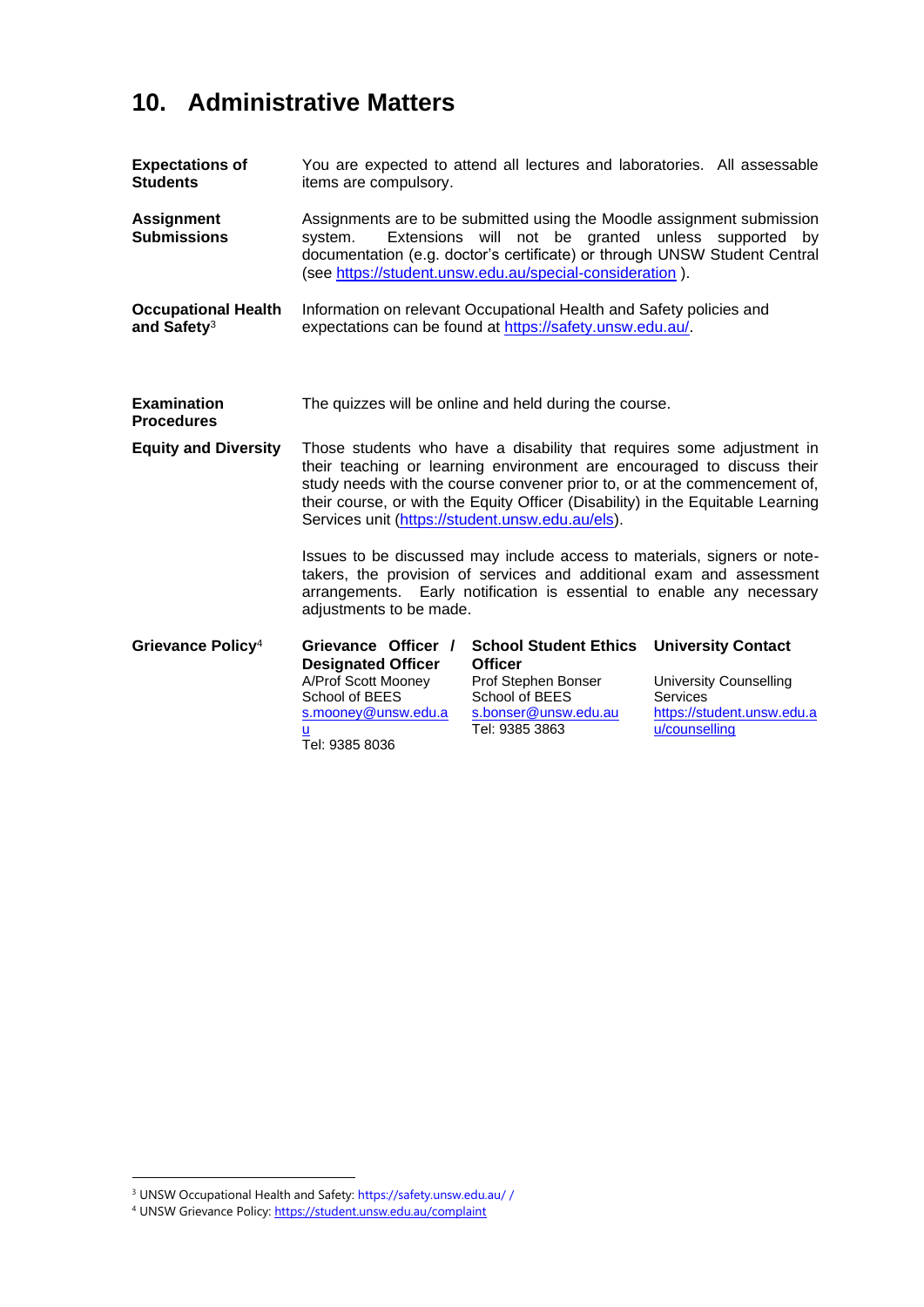## <span id="page-11-0"></span>**11. UNSW Academic Honesty and Plagiarism**

#### **What is Plagiarism?**

Plagiarism is the presentation of the thoughts or work of another as one's own. \*Examples include:

- direct duplication of the thoughts or work of another, including by copying material, ideas or concepts from a book, article, report or other written document (whether published or unpublished), composition, artwork, design, drawing, circuitry, computer program or software, web site, Internet, other electronic resource, or another person's assignment without appropriate acknowledgement;
- paraphrasing another person's work with very minor changes keeping the meaning, form and/or progression of ideas of the original;
- piecing together sections of the work of others into a new whole;
- presenting an assessment item as independent work when it has been produced in whole or part in collusion with other people, for example, another student or a tutor; and
- claiming credit for a proportion a work contributed to a group assessment item that is greater than that actually contributed.†

For the purposes of this policy, submitting an assessment item that has already been submitted for academic credit elsewhere may be considered plagiarism.

Knowingly permitting your work to be copied by another student may also be considered to be plagiarism.

Note that an assessment item produced in oral, not written, form, or involving live presentation, may similarly contain plagiarised material.

The inclusion of the thoughts or work of another with attribution appropriate to the academic discipline does *not*  amount to plagiarism.

The Learning Centre website is main repository for resources for staff and students on plagiarism and academic honesty. These resources can be located via:

[www.lc.unsw.edu.au/plagiarism](http://www.lc.unsw.edu.au/plagiarism)

The Learning Centre also provides substantial educational written materials, workshops, and tutorials to aid students, for example, in:

- correct referencing practices;
- paraphrasing, summarising, essay writing, and time management;
- appropriate use of, and attribution for, a range of materials including text, images, formulae and concepts.

Individual assistance is available on request from The Learning Centre.

Students are also reminded that careful time management is an important part of study and one of the identified causes of plagiarism is poor time management. Students should allow sufficient time for research, drafting, and the proper referencing of sources in preparing all assessment items.

Based on that proposed to the University of Newcastle by the St James Ethics Centre. Used with kind permission from the University of Newcastle

† Adapted with kind permission from the University of Melbourne.

### **BEES Academic Honesty and Plagiarism**

Please note:

In addition to the UNSW Policy on Academic Honesty and Plagiarism, the School of Biological, Earth and Environmental Sciences (BEES), also considers any work submitted that has been produced outside of a given course in a given year to be plagiarism i.e:

- Work produced for a third party e.g. your place of employment, is considered intellectual property of the third party, and as such if such work is submitted in place of a required course work, it is deemed plagiarism.
- All work submitted for assessment must be created specifically for the given assessment task in the given year. Work produced in previous years or for other assessments is not acceptable.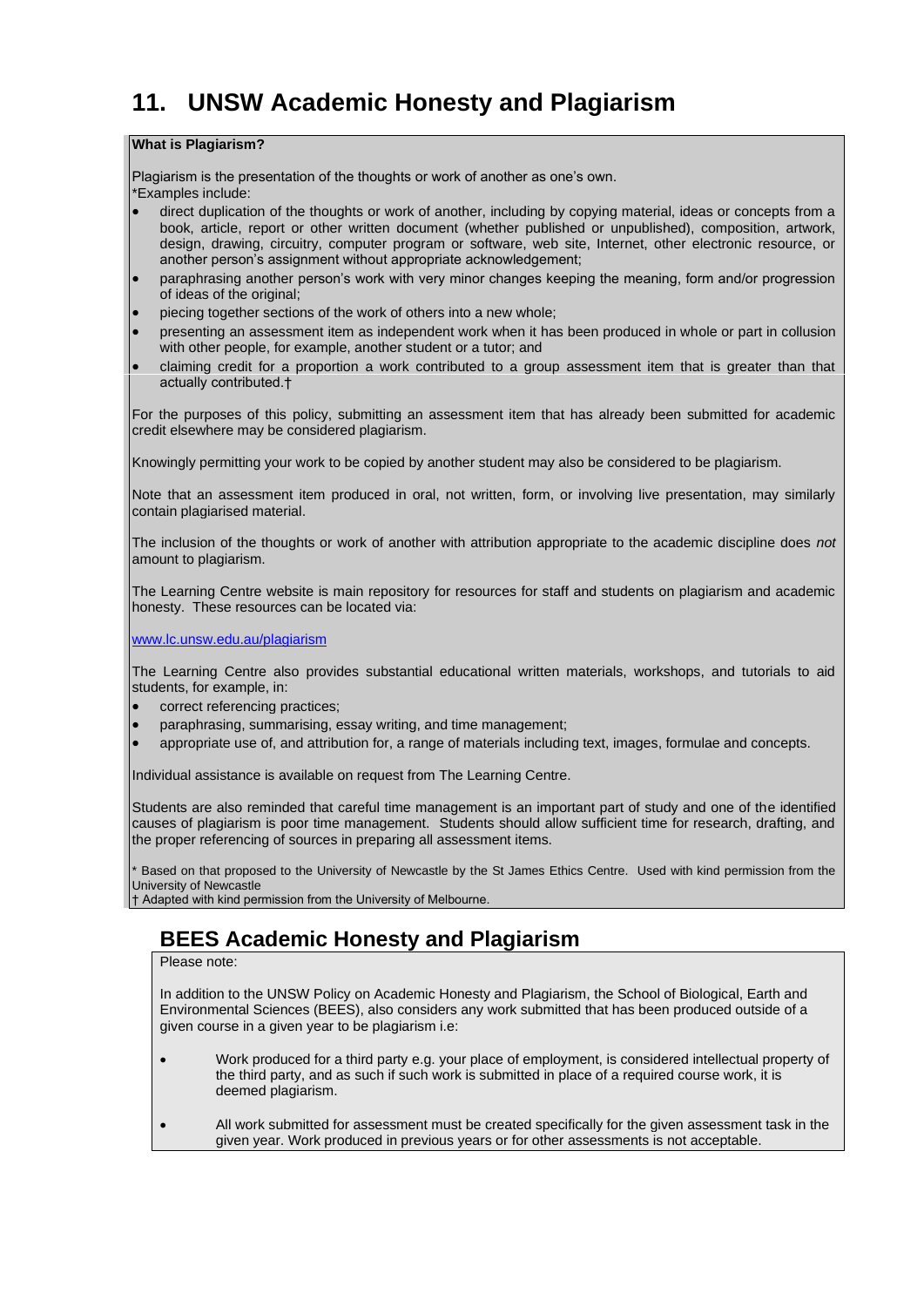## <span id="page-12-0"></span>**12. Major Project Proposal and Report, and Marking Criteria**

**Synopsis** The major project consists of the application of a set of spatial analysis methods to one or more data sets. Which specific analyses you use should be discussed with the lecturer, but should incorporate two of the main types of analysis discussed in the course (e.g. (1) a univariate analysis followed by a multivariate analysis, or (2) a univariate analysis followed by a spatiotemporal). Attempting more than two types will be too large an endeavour for a course of this scope and is discouraged.

> The project proposal is an early version of the major project report and will describe preliminary analyses, results, conclusions, as well as any remaining work. It is used to provide feedback before the major report is written. The major report itself will describe the full set of analyses and results.

> The project proposal should be written in the style of an extended abstract for a conference. Length should be a maximum of 1500 words, excluding references, captions and tables of contents. Page length should not exceed 10 pages.

> The major report should be written as a manuscript for an academic journal. Length of the main text should be 4500-6000 words. This excludes abstract, references, captions and tables of contents.

**Available data** The choice of which data set(s) to use is up to you, but this should be decided by the start of Week 2 to optimise your time. We have a collection of data sets you can use (see below). You can use your own data if you have some, but these must be approved before the end of week 1 to ensure the approaches covered in the course will be appropriate. Generally speaking, you need a high spatial density of observations relative to the variation of the phenomenon or phenomena they represent or sample.

Data sets:

- 1. Census of the Australian population (2001, 2006, 2011, 2016). Whole of Australia
- 2. Geochemical data, Cyprus Geochemical Atlas survey
- 3. Hurricanes in the Caribbean
- 4. Earthquakes (download via<https://earthquakes.ga.gov.au/> )
- 5. Crime data (see [http://crimetool.bocsar.nsw.gov.au/bocsar/\)](http://crimetool.bocsar.nsw.gov.au/bocsar/)

The first three are available on the N: drive, most in subfolders within N:\GIS\_courses or N:\GIS\_data. Note that the N:\ drive is only accessible from the BEES computer lab machines.

See also data via the AURIN data portal and its plethora of urban population and other data sets. <https://portal.aurin.org.au/>

Another means of finding data sets is by using the ecocloud data explorer. <https://app.ecocloud.org.au/explorer>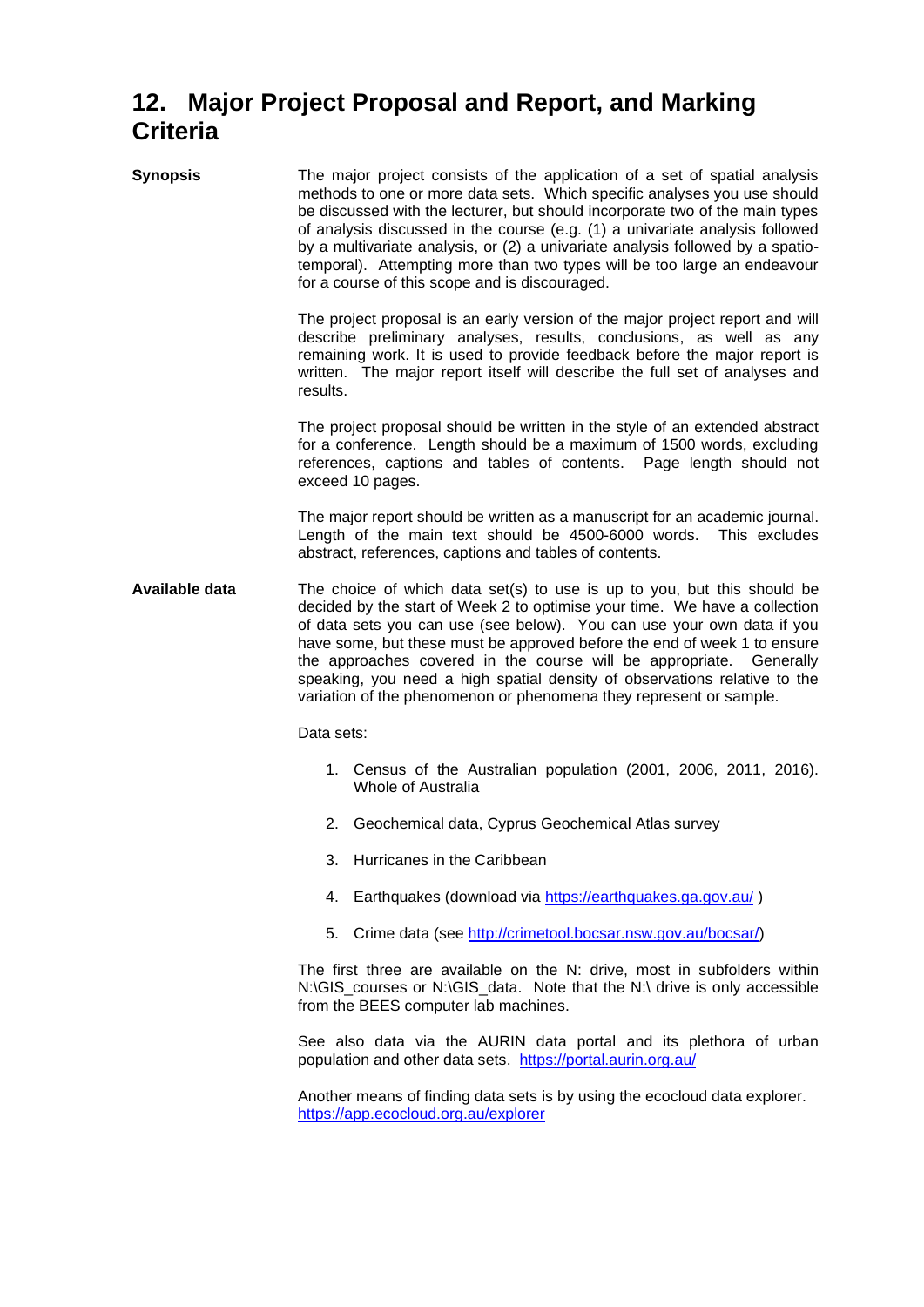| Question | The specific details of the question you address are up to you, and will    |
|----------|-----------------------------------------------------------------------------|
|          | depend on which data set you use. As a guide you should first analyse       |
|          | your data using univariate local and global analyses. If you are using time |
|          | series data (e.g. earthquakes and hurricanes) then you should then use      |
|          | spatio-temporal tools. If you do not have time series data then you should  |
|          | use multivariate spatial analyses such as GWR.                              |

As a guide, if you are using the Census, Crime or Cyprus data then the question will be based around two or more variables and be like: "What is the spatial distribution of variable a and of variable b? How do their distributions correspond and how do they differ?"

If you are using the hurricane or earthquake data then it will be spatiotemporal and something like: "Where are the spatial clusters of events? What is their temporal distribution?"

IMPORTANT: Focus most on the spatial analysis aspects of the problem, as that is what this course is about. You should show an understanding of the application domain, but it is not the primary focus of the report.

**Software Most** of the data manipulation and preparation will be conducted using ArcGIS. The software to use for analyses themselves depends on what you are doing. Again, many of the analyses can be done within ArcGIS, using the Spatial Statistics and Spatial Analyst extensions. Additionally, point pattern analyses can be done using CrimeStat (substantially faster than ArcGIS for Ripley's K). Spatio-temporal analyses can use SaTScan. OpenGeoDA is also available, and there are RStudio notebooks for some analyses if you prefer to use R.

> These are already on the computers in either the start menu or under N:\GIS\_courses\software, but can also be accessed through these sites:

CrimeStat: <http://www.icpsr.umich.edu/CRIMESTAT/>

SaTScan: <http://www.satscan.org/>

GeoDA: <https://geodacenter.asu.edu/projects/opengeoda>

RStudio Notebooks:

[https://github.com/shawnlaffan/geographic\\_data\\_analysis](https://github.com/shawnlaffan/geographic_data_analysis)

Remote access to the G29 desktops will be enabled so you can use the software stack on those machines out of hours. ArcGIS can also be accessed directly through the MyAccess system, although it can be cripplingly slow. <https://www.myaccess.unsw.edu.au/>

Access to the ArcGIS Pro system will also be provided. ArcGIS Pro is a properly 64 bit application with a slightly simpler user interface than ArcGIS Desktop, albeit with some kinks that need to be ironed out. If you are familiar with ArcGIS Desktop then you will be bale to pick it up quickly.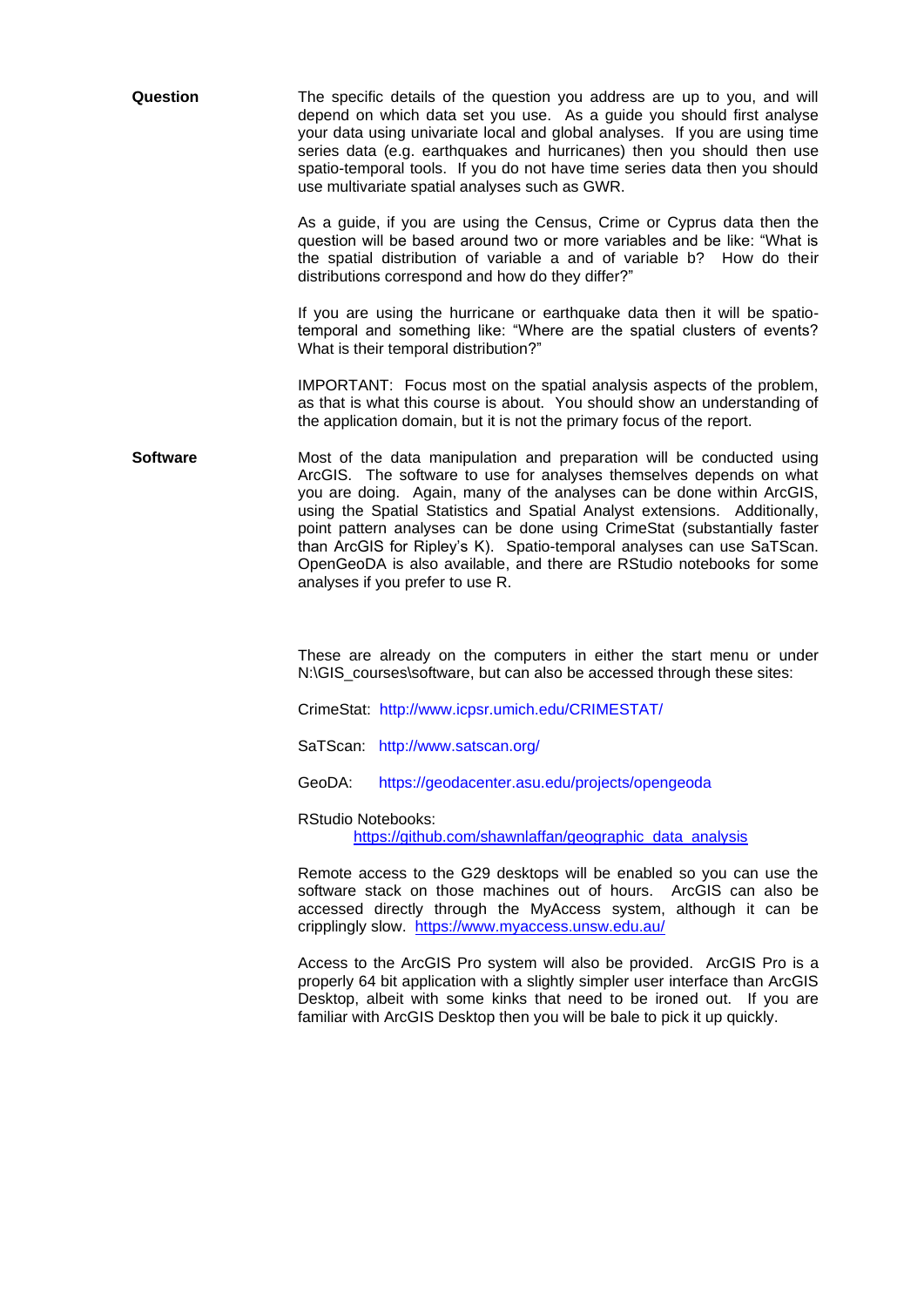**Marking criteria** The approach used in marking is based on Biggs' (2003) Structure of the Observed Learning Outcome (SOLO) taxonomy (Table 1). There is also a set of words that describe the grades and marks (Table 2). Reading these tables should aid your understanding of what I am looking for in your projects in relation to the specific marking criteria.

> Table 1. Biggs' SOLO taxonomy. This is a hierarchical taxonomy, listed from lowest to highest level. Achieving a higher level implies exceeding the lower levels. There is no direct translation between all grades and SOLO levels, as it depends on the level of the course and the nature of the assignment.

| Level<br>Prestructural | Verb examples<br>Misses the point                                    |
|------------------------|----------------------------------------------------------------------|
| Unistructural          | Identify, do simple<br>procedure                                     |
|                        | Multistructural Enumerate, describe, list,<br>combine, do algorithms |
| Relational             | Compare/contrast,<br>explain causes, analyse,<br>relate, apply       |
| Extended<br>abstract   | Theorise, generalise,<br>hypothesise, reflect                        |

Table 2. Grade and mark interpretation

| Grade              | Mark  | Description                                         |
|--------------------|-------|-----------------------------------------------------|
|                    |       |                                                     |
| High               | $85+$ | Work of exceptional quality showing<br>clear        |
| <b>Distinction</b> |       | understanding of the subject matter<br>and          |
|                    |       | appreciation of issues; well formulated; arguments  |
|                    |       | sustained; maps and diagrams where relevant;        |
|                    |       | relevant literature referenced; marked evidence of  |
|                    |       | creative ability; solid intellectual work.          |
| <b>Distinction</b> | 75-84 | Work of very high quality showing strong grasp of   |
|                    |       |                                                     |
|                    |       | subject matter and appreciation of dominant         |
|                    |       | issues, though not necessarily of the finer points; |
|                    |       | arguments clearly developed; relevant literature    |
|                    |       | referenced; evidence of creative ability; solid     |
|                    |       | intellectual work.                                  |
| Credit             | 65-74 | Work of solid quality showing<br>competent          |
|                    |       | understanding of subject matter and appreciation    |
|                    |       | of main issues, though possibly with some lapses    |
|                    |       |                                                     |
|                    |       | and inadequacies; arguments clearly developed       |
|                    |       | and supported by references, though possibly with   |
|                    |       | minor red herrings and loose ends; some evidence    |
|                    |       | of creative ability; well prepared and presented.   |
| Pass               | 50-64 | Adequate answers; reasonably relevant and           |
|                    |       | accurate. Sufficient to merit a bare pass to safe   |
|                    |       | pass mark.                                          |
|                    |       |                                                     |
| Fail               | <50   |                                                     |

References

Biggs, J. (2003) *Teaching for Quality Learning at University*, second edition. Society for Research into Higher Education & Open University Press, Buckingham, UK.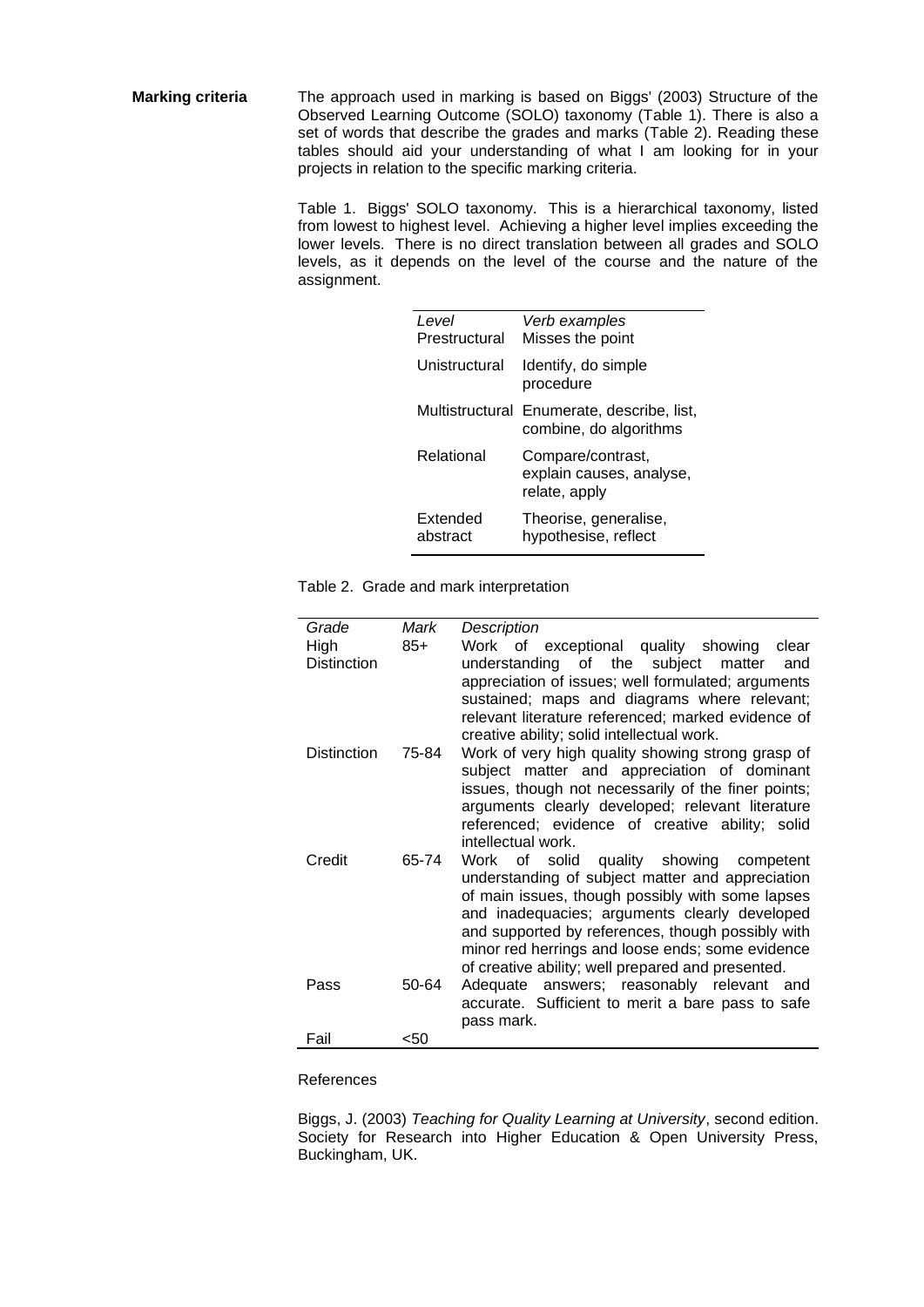**Specific criteria** In terms of Biggs' SOLO taxonomy, a High Distinction in the project represents Extended Abstract, while a Pass is Multistructural.

> Postgraduate students will be assessed at a higher standard than undergraduate students.

> Throughout your project reports you are expected to demonstrate an understanding of the meaning of your results, the rationale for doing it, potential sources of error and their impact on your conclusions.

I will also be looking for:

#### *Clarity*

Clear, simple, grammatical language used. All terms are explained.

#### *Argument and structure*

Is the argument clearly and logically developed through the report? Are the points in the appropriate sequence (do your points build on previous points presented)? Are limitations discussed as they arise and not simply dumped at the end of the document?

#### *The wider scope*

Do you place your work in the context of the broader literature? **You should cite at least ten peer-reviewed articles or book chapters.**

Be careful when using web sites as a source of information. If they summarise another piece of work, then you should read and cite the original piece of work (the primary reference). This particularly applies to Wikipedia. It is a secondary source – use it to locate primary sources. This rule also applies to lecture notes – use the references provided in them, not the lecture notes. In general, you should avoid direct use of web sites unless they are an official publication like a government report.

#### *Map composition and diagrams*

Are they clear and do they display the desired information? Are they used to support your arguments and not purely as decorative material? Do your maps have a scale bar, north pointer and legend? Are appropriate and consistent colour schemes used? Are any labels clearly visible?

#### *Innovation*

This is the degree to which you develop your own ideas, moving beyond the instructions given in the lab handouts. Examples might be assessing analysis reliability or implementing more complex analyses.

#### *Referencing*

Appropriate use of an author-year referencing system<sup>5</sup>. There are several formatting variations with the Harvard system (have a look at a sample of journals, for example the *International Journal of Geographical Information Science*). I do not mind which specific format you use so long as it is consistent throughout the report. One exception to this is that you do not need to list all authors in the main text where there are three or more authors (eg. "Border et al., 1999" and not "Border, Taylor, Waugh, and Ponting, 1999"). Please see https://student.unsw.edu.au/referencing for a good introduction. Please also note that the EndNote software is freely

<sup>5</sup> <https://www.student.unsw.edu.au/apa>